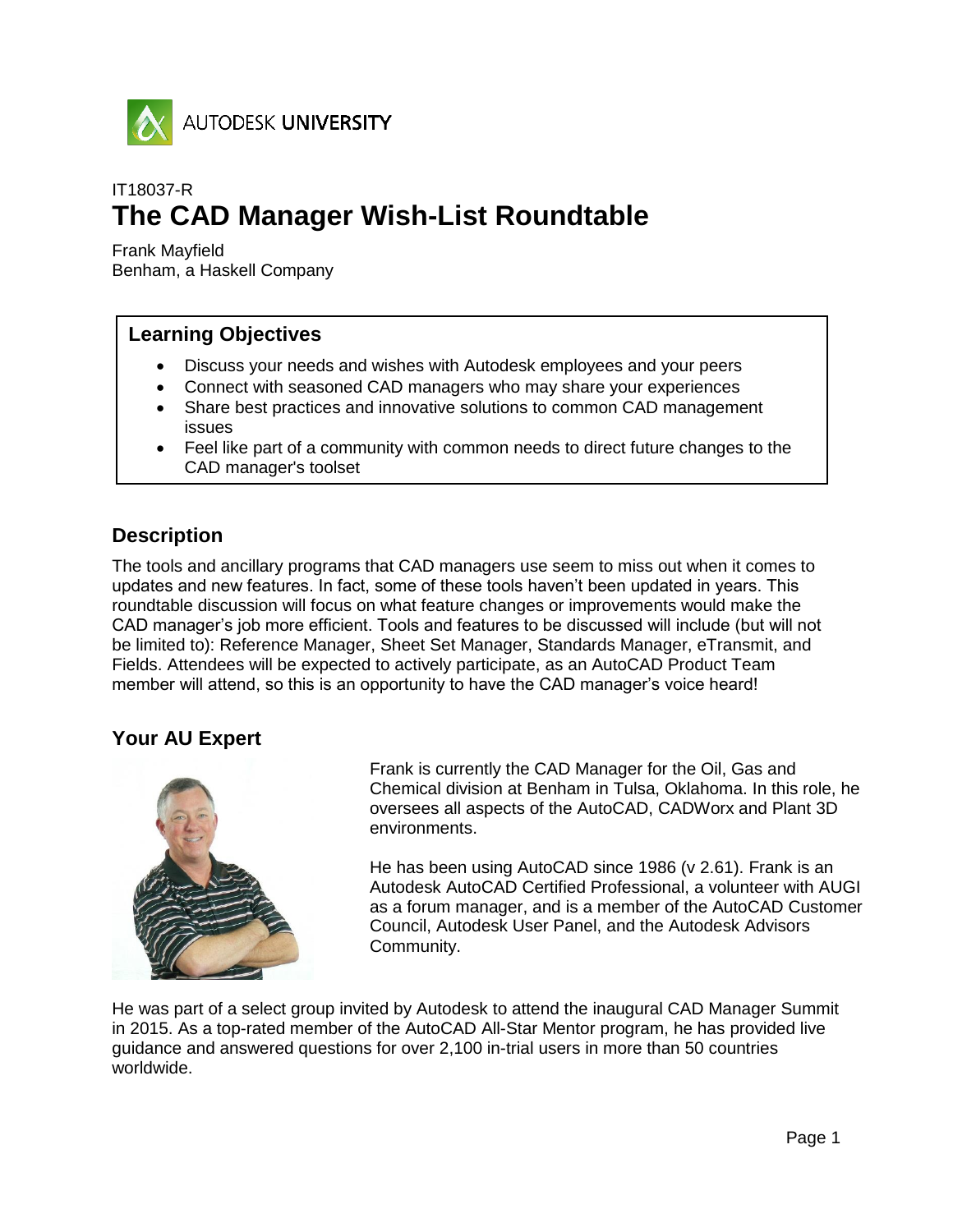

### **Overview**

The position of CAD Manager has often been described as a thankless job. In some ways, that's true; our users should take it for granted that things "just work". We often get our satisfaction from knowing that they do just that.

Every now and then though, we're expected to pull a rabbit out of the hat. For me, that's when the job satisfaction is the greatest. Generally, this magic is performed with the tools Autodesk has given us, such as Reference Manager, eTransmit, Sheet Set Manager etc.

All too often though, our magic is reduced to wishes, as the tool just won't do the job for us. Key features are missing. For those of us who have been doing this since the early 2000's, we may remember the excitement we felt when we got new tools nearly every release. It was like Christmas morning and your birthday all rolled into one.

But just like that new bike you got, after a few years you realized there were things that would make it even better – no matter how great it was when you got it.

Everything it was designed to do still worked fine, it just needed some improvements. What you need is "Bike 2.0".

Our CAD Manager's tool set is essentially the same. Great when it was new and shiny, but after a few years went by, we found that it could use some improvements. Unfortunately, there have been few updates, if any, over the years.



Now, like you perhaps, I've been using these tools for years, but literally lost track of when they were introduced. I did some informal investigation, and was able to come up with the following timeline (Figure 1) that shows when they were introduced, and any major upgrades. As you can see, most were introduced after R14 up through AutoCAD 2005. That's anywhere between 12 to 16 years of using the same feature set in the same tool.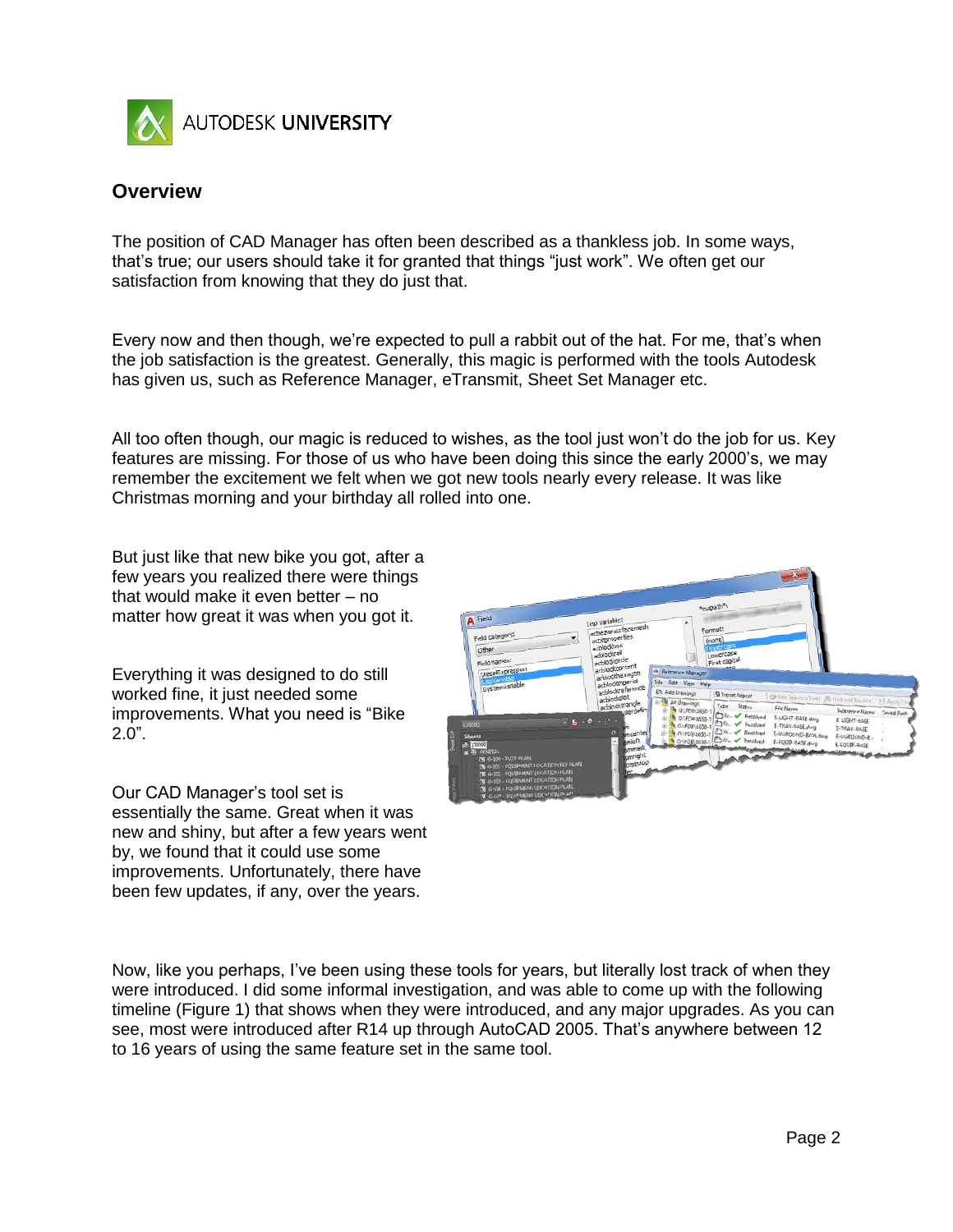



*FIGURE 1: A TIMELINE OF AUTOCAD'S CAD MANAGER TOOLS*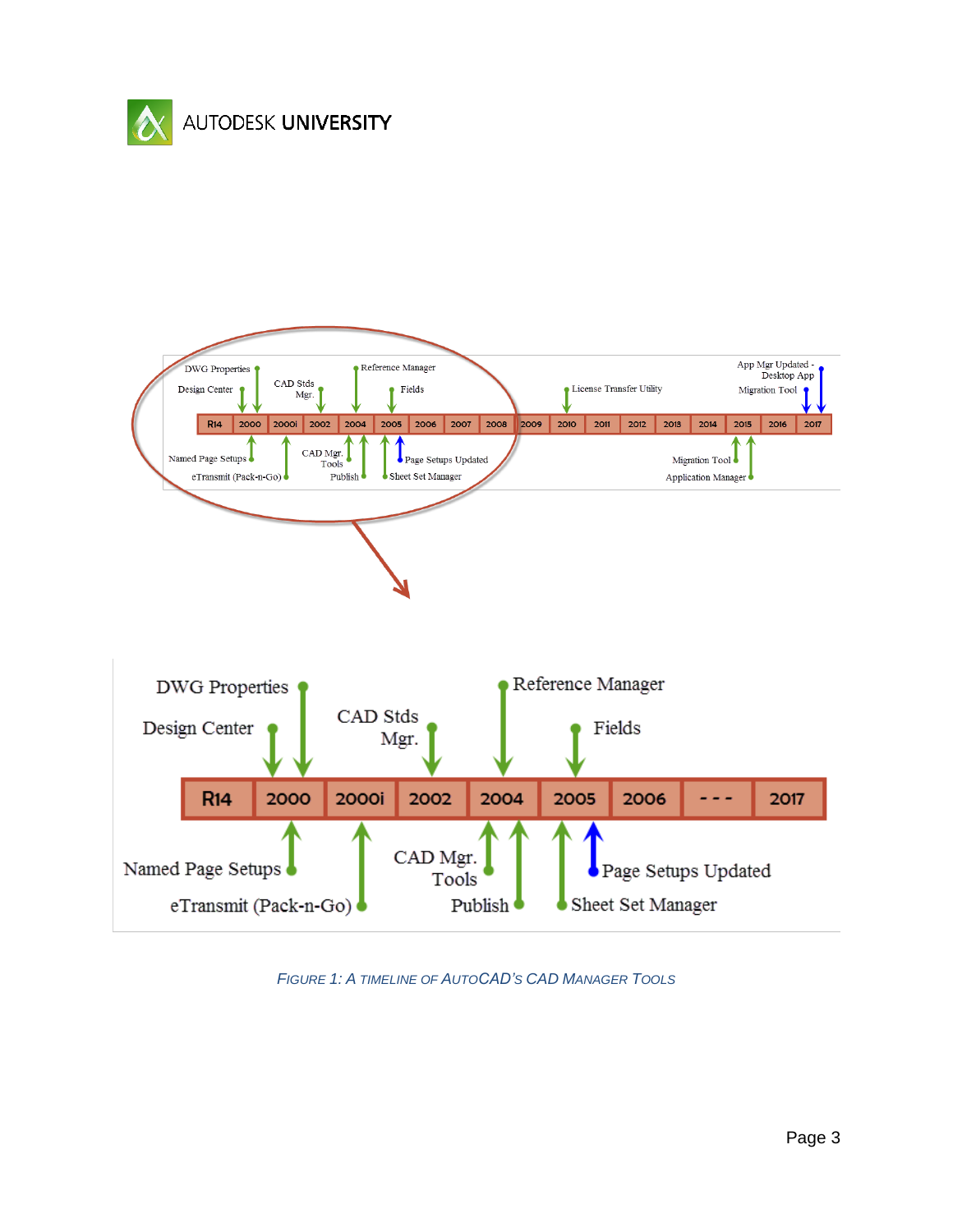

### **The Objective**

After years of frustration, I finally decided to broach the subject. After all, I was at the Venetian for Autodesk University in 2006, so after nearly 10 years, I was going to embody the theme from that year's AU – I was going to become an *Agent of Change!* 



*IMAGE 2: AUTODESK CEO CARL BASS AT AU 2006*

While I lacked Carl's cool 3D spectacles, I could only work with what I had. At that point, it was an unprecedented face to face with AutoCAD team members at the inaugural [CAD Manager's](http://cadmanager.autodesk.com/)  [Summit](http://cadmanager.autodesk.com/) at 1 Market Street in San Francisco in October of 2015.

It was there I was fortunate to meet some wonderful Autodesk folks, and while the focus of the summit was directed elsewhere, I was still able to find time to lay the groundwork for these issues, as I saw them.

I continued to follow up at AU the next month, and was introduced to a whole new group of Autodesk developers and managers that heard my concerns. It was also at AU that I began talking to my peer group about it. I heard some concerns I hadn't thought of, but mainly I was met with a general agreement about our problems.

Since then, I've continued the conversation through various social media channels, industry events and so on. Soon, it was class proposal time for AU 2016, and having been in numerous Autodesk hosted focus groups, I thought that would be the perfect medium for spreading my word. But, since I had no avenue to *make* Autodesk host a group, I decided to take matters into my own hands and propose a roundtable to discuss it further. I was thrilled to have it selected, and I can't wait to continue my quest to influence positive change for we CAD Managers.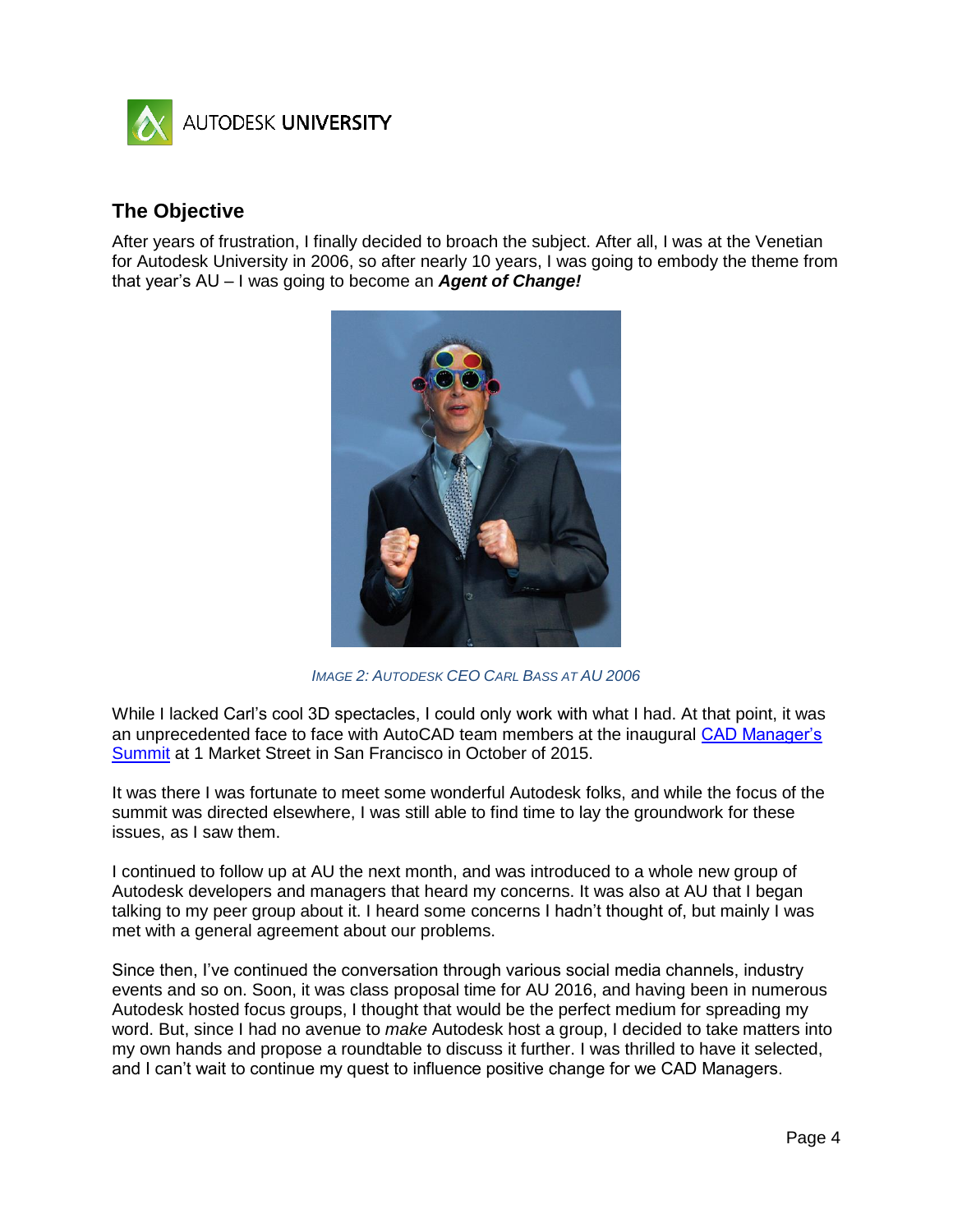

## **Our Topics**

**Reference Manager**

- Ability to change file names, not just paths.
	- $\circ$  Some firms like to prepend a project number on file names. Others might add a revision number at the end.
- Launch the app directly from AutoCAD.

#### **Sheet Set Manager**

- Performance issues in large sets.
	- o (works great with hundreds of files, not thousands)
- Ability to merge separate sheet sets.
- Ability to renumber a set from 1 to N.
- Ability to view the UNC path.
- Ability to have a sheet in more than one SS.
- Total number of sheets as a field object.
- Sheet Revision exposed to the Index.
	- $\circ$  (must use a custom field now to get the rev into an Index table)
- Make previews independent of Tool Tips control.
- Onboard tools like JTBWorld's SSMPropEditor or the new DST Tool.

#### **eTransmit**

- Binding improvements:
	- o Bypass or warn about issues that prevent binding.
		- **Unloaded Xrefs** 
			- Proxy Objects
			- **Anything else that prevents it.**
	- $\circ$  Don't just cruise thru the transmit as if everything worked right.